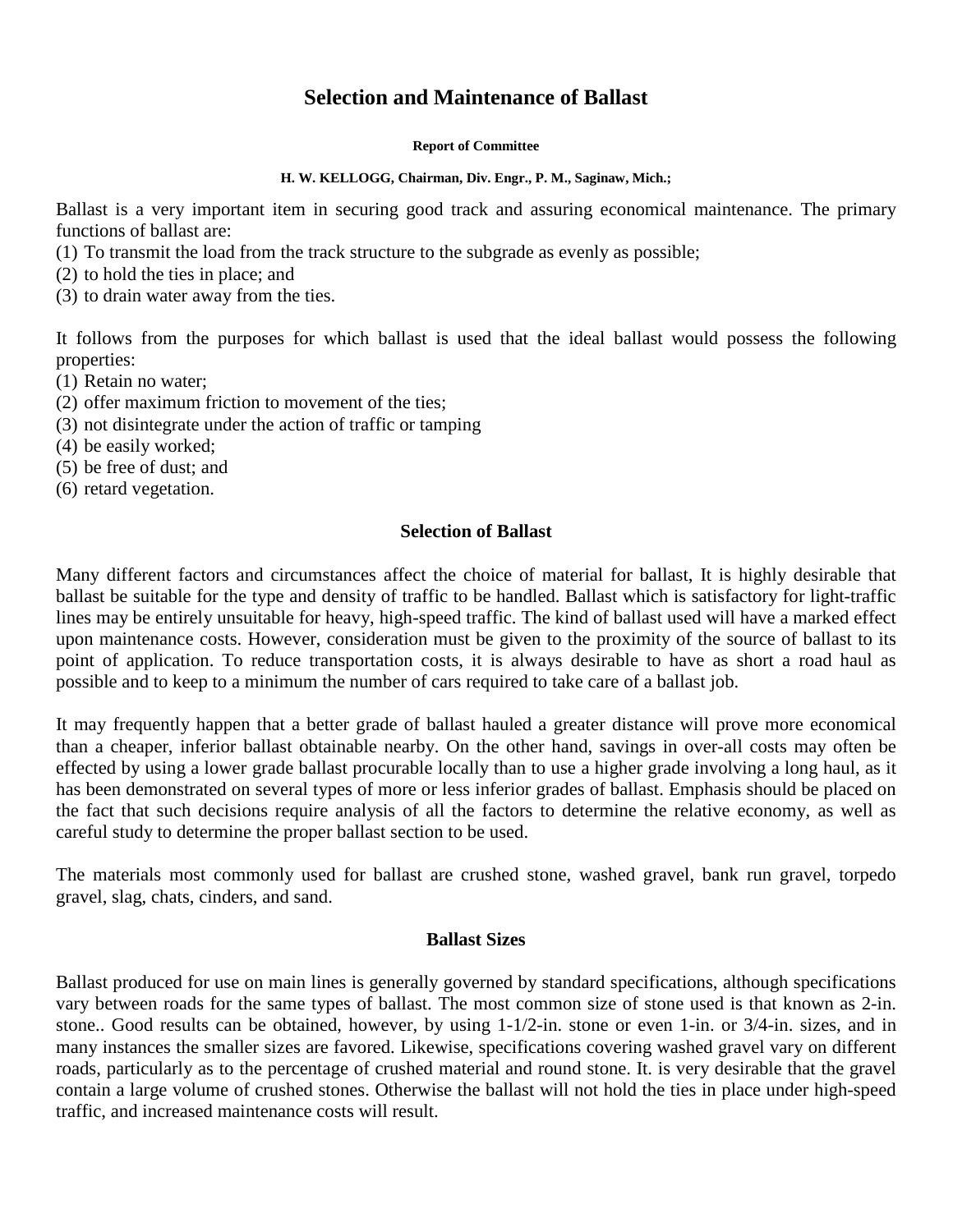The ballast generally considered best for high-speed mainline traffic is crushed stone, which should be as nearly uniform as possible, and of a maximum size of 2 in. It should also have sufficient hardness to resist pulverizing under tamping and traffic, and be of such quality as to withstand the elements. In the application of stone ballast to track that has been previously ballasted with other material, the track should be stripped and given a lift sufficient to insure uniform distribution of the load on the subgrade. This should be done in two operations. During the first raise the track should be brought to proper grade and then shovel tamped. After a suitable interval, during which time the track should be allowed to settle under traffic, the track should again be lifted to proper grade and machine tamped. After another interval the track should be gone over by a small surfacing force to correct any slight irregularities in line or surface.

Where there is any fine sharp material in ballast, care must be used to keep the ballast down at least to the level of the tops of the ties on high speed lines; otherwise high-speed equipment will pick up the fine material and deposit it on the rails and on the understructure of the equipment, causing it to act much as a sand blast and in some cases causing damage to the equipment and track. Crushed stone, washed gravel and slag should be dressed down about two inches below the top of the ties, with a shoulder approximately six inches in width outside the ends of the ties before the ballast is sloped down to the berm.

After the selection of the kind of ballast to be used, the responsibility of the maintenance officer in charge of the work is to make regular inspections of the ballast as unloaded from cars to see that it conforms to specifications. This may be done by taking samples of the material, or close visual inspections may be sufficient.

# **Maintenance of Ballast**

When suitable ballast has been unloaded and the track placed in proper line and surface, it then 'becomes the duty of the maintenance officer to maintain the ballast in such a way that he will continue to have smooth-riding track. This may best be done by giving close attention to the matter of keeping the ballast clean. Where ballast has become fouled by reason of mud coming up through it from the roadbed, or foreign matter falling upon it, water will not drain away. The result invariably will be pumping joints and rough track.

Track newly ballasted with stone or hard slag and properly put up should, under normal conditions, require a minimum of surfacing for a considerable period, after which an occasional out-of-face surface lift of about two inches may be given and the necessary tie renewals made. In most instances this latter work requires the use of very little additional ballast. It is a practice, however, that cannot be followed in all cases.

The topography of the railroad, type of traffic, kind of subgrade, and other factors have a direct effect on the condition of the ballast. On heavy grades, cinders, engine sand and material spilling out of cars will tend to foul the ballast. In places where the subgrade is principally clay, this material tends to work up into the ballast, especially on the low sides of curves. When these conditions occur, the only alternative is to clean the ballast.

# **Cleaning Ballast**

There are several methods of cleaning ballast. For spot work the simplest method is to break out the caked ballast with hand picks or mechanical cribbing forks. The ballast is then removed from the cribs outside of the rails, and from inside the rails if necessary, which may be done with shovels, or by means of a special cribbing bucket which is pulled through the cribs by a winch mounted on a small crawler tractor. The ballast is then screened with forks and thrown back into the cribs.

Some railroads have utilized large ballast cleaning machines which require the use of a locomotive and work train, while other roads use off-track "moles," or use both on different sections of the road. The "mole," which